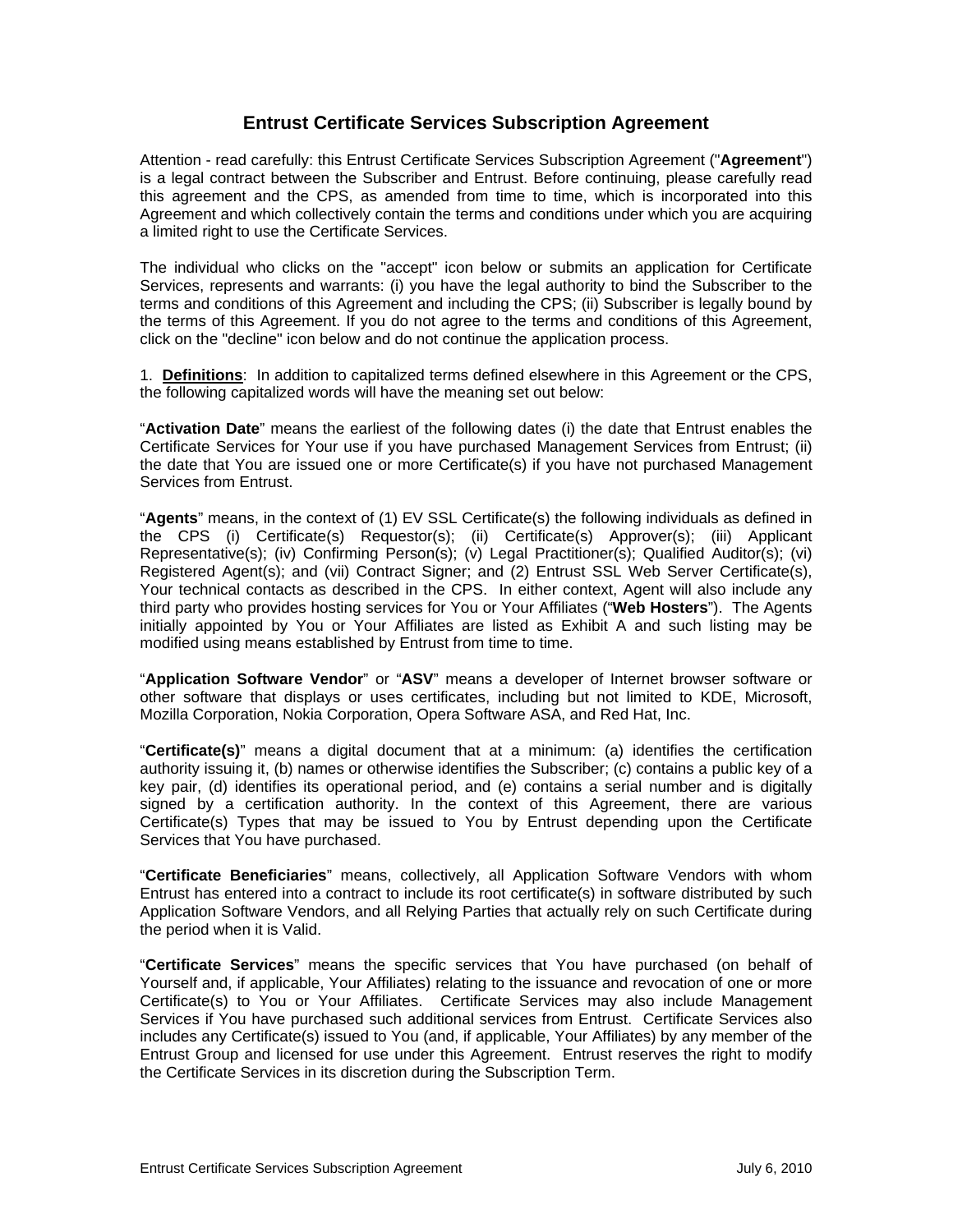"**Certificate(s) Types**" means the type of Certificate(s) that You are issued as part of Certificate Services. These may include extended validation SSL Certificate(s) ("**EV SSL Certificate(s)**"), WAP server Certificate(s) ("**Entrust WAP Server Certificate(s)**"), Entrust SSL web server Certificate(s) ("**Standard Certificate(s)**"), advantage SSL web server Certificate(s) ("**Advantage Certificate(s)**"), unified communication Certificate(s) ("**UCC Certificate(s)**"), and code signing Certificate(s) ("**Code Signing Certificate(s)**") (note that Standard Certificate(s), Advantage Certificate(s), and UCC Certificate(s) are collectively also referred to as "**Entrust SSL Web Server Certificate(s)**"). Any Certificates for Adobe CDS will not be distributed under this Agreement, but rather will be made available under the Subscriber Agreement for Entrust Certificates for Adobe Certified Document Services (CDS), although this Agreement does describe the Management Services that may be made available for such Entrust Certificates for Adobe CDS.

"**Contract Signer**" means the individual who agrees to this Agreement on behalf of, and under the authority of, the Subscriber.

"**CPS**" means the most recent version of the certification practice statement that is incorporated by reference into this Agreement and the Certificate(s) that You are issued, as may be amended from time to time in accordance with the terms of the CPS. The CPS applicable to a specific Certificate(s) that You are issued in connection with Certificate Services depends on the Certificate(s) Type(s) and can be found on the Internet at http://www.entrust.net/cps or by contacting Entrust. For example, use of EV SSL Certificate(s) is governed by the most recent version of the document titled "Certification Practice Statements - EV SSL Certificate(s)", use of Entrust WAP Server Certificate(s) is governed by the most recent version of the document titled "Certification Practice Statements - WAP Certificate(s) WAP", and use of Entrust SSL Web Server Certificate(s) is governed by the most recent version of the document titled "Certification Practice Statement - SSL Certificate(s)".

"**Enterprise**" means You, Your Agents, and Your Affiliates.

"**Entrust**" means Entrust, Inc. if You are a resident of the United States; otherwise, Entrust means Entrust Limited. "Entrust Group" means collectively Entrust, Inc., its subsidiaries, its licensors (including for the avoidance of any doubt Microsoft), its Resellers, its suppliers, and the directors, officers, employees, agents and independent contractors of any of them.

"**EV Guidelines**" means the most recent version of the CA/Browser Forum Guidelines For Extended Validation Certificates posted on the Internet at http://www.cabforum.org/.

"**Governmental Authority**" means any foreign or domestic national, provincial, state, territorial, or local government authority; quasi-governmental authority; court; government organization; government commission; governmental board, bureau or instrumentality; regulatory, administrative or other agency; or any political or other subdivision, department, or branch of any of the forgoing.

"**Management Services**" means a self-service administration tool hosted by Entrust that is designed to help You manage Certificate(s) that may be made available to You by Entrust that enables You to manage the issuance, revocation, and expiry of one or more Certificate(s) issued to You as part of Certificate Services. Management Services are available in two (2) deployment and use models as may be described in the documentation: a certificate pooling model ("Pooling") and a non-pooling model ("Non-Pooling").

"**Person**" means and includes an individual, corporation, business, trust, partnership, limited liability company, association, joint venture, Governmental Authority, public corporation, or any other legal or commercial entity.

"**Reseller**" means a legal entity authorized by Entrust to resell Certificate Services to You.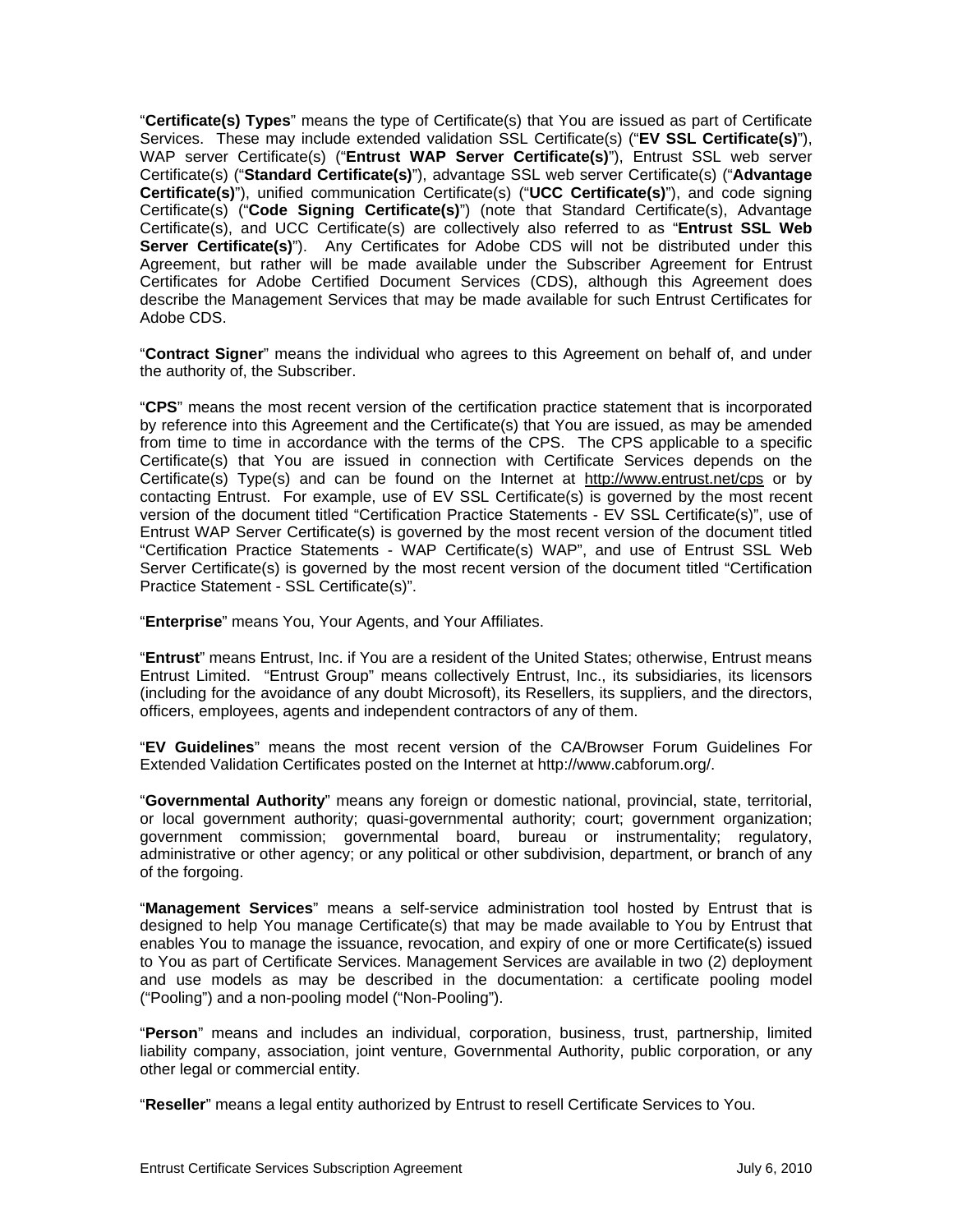"**Microsoft**" means Microsoft Corporation, a Washington corporation, with its principal place of business at One Microsoft Way, Redmond, Washington 98052-6399.

"**Relying Party**" means any individual or entity that relies on a Valid Certificate. For avoidance of doubt, an ASV is not a "Relying Party" when software distributed by such ASV merely displays information regarding a Certificate.

"**Subscription Fees**" means the fees established by Entrust that You will pay to use the Certificate Services, Management Services and ECS Support Services, as posted from time to time at Entrust's internet web site and/or in the documentation included with the Management Services, or as set out in a quotation issued to You by Entrust, or as set out in a purchase order issued by You to Entrust (or an authorized reseller of Entrust) that has been accepted by Entrust. In spite of the foregoing, if You have purchased the Certificate Services through a Reseller the Subscription Fees will be the fees agreed to between You and such Reseller provided that such Reseller pays to Entrust such portion of such Subscription Fees as required pursuant to the written agreement between Entrust and such Reseller.

"**Subscription Term**" means the length of time that You have subscribed to purchase Certificate Services commencing on the Activation Date. In the case where You have purchased Certificate Services that: (i) do not include Management Services, the Subscription Term is the validity period of the applicable Certificate(s); (ii) include " Pooling" Management Services, the Subscription Term is the period of time for which You have purchased the right to use such Management Services, irrespective of whether the Certificate(s) that are issued to You as part of Certificate Services have validity periods extending beyond such period of time, or (iii) include "Non-Pooling" Management Services, the Subscription Term is the validity period of the applicable Certificate(s) issued under such Management Services, provided that all such Certificates are issued on or before the one (1) year anniversary of the Activation Date. In any case, the Subscription Term may be shortened pursuant to Section 7 of this Agreement.

"**You**", "**Your**" or "**Subscriber**" means the Person who has entered into this Agreement to receive Certificate Services.

"**Your Affiliates**" means Your controlled subsidiaries. In this context, a Subscriber controls a subsidiary if it owns fifty percent (50%) or more of the voting rights for the board of directors or other mechanism of control for the corporation or other entity.

"**Valid**" means that a Certificate that has not expired and has not been revoked.

#### 2. **Services and License**

- (a) Issuance of Certificate(s): Upon receipt of Your application for Certificate Services, Entrust or a subcontractor acting on behalf of Entrust will perform limited verification (as described in the CPS) of the information submitted by Enterprise. After completing such verification, Entrust may issue You or Your Affiliates (if applicable) one or more Certificate(s) (depending on the amount of Subscription Fees You have paid) as described in the CPS. If Entrust issues Certificate(s) services to You or Your Affiliates (if applicable), Entrust will make such Certificate(s) available for retrieval.
- (b) Grant of License: Subject to the terms and conditions of this Agreement, Entrust hereby grants to Enterprise a non-exclusive, non-transferable license to use the Certificate Services; provided, however, that: (i) Enterprise may only use the Certificate Services (including for the avoidance of any doubt, all Certificate(s)) in compliance with this Agreement and the CPS, for the sole purposes of securing communications pertaining to Enterprise related business. If the Certificate Services include Management Services, Enterprise may only use the Management Services in compliance with this Agreement and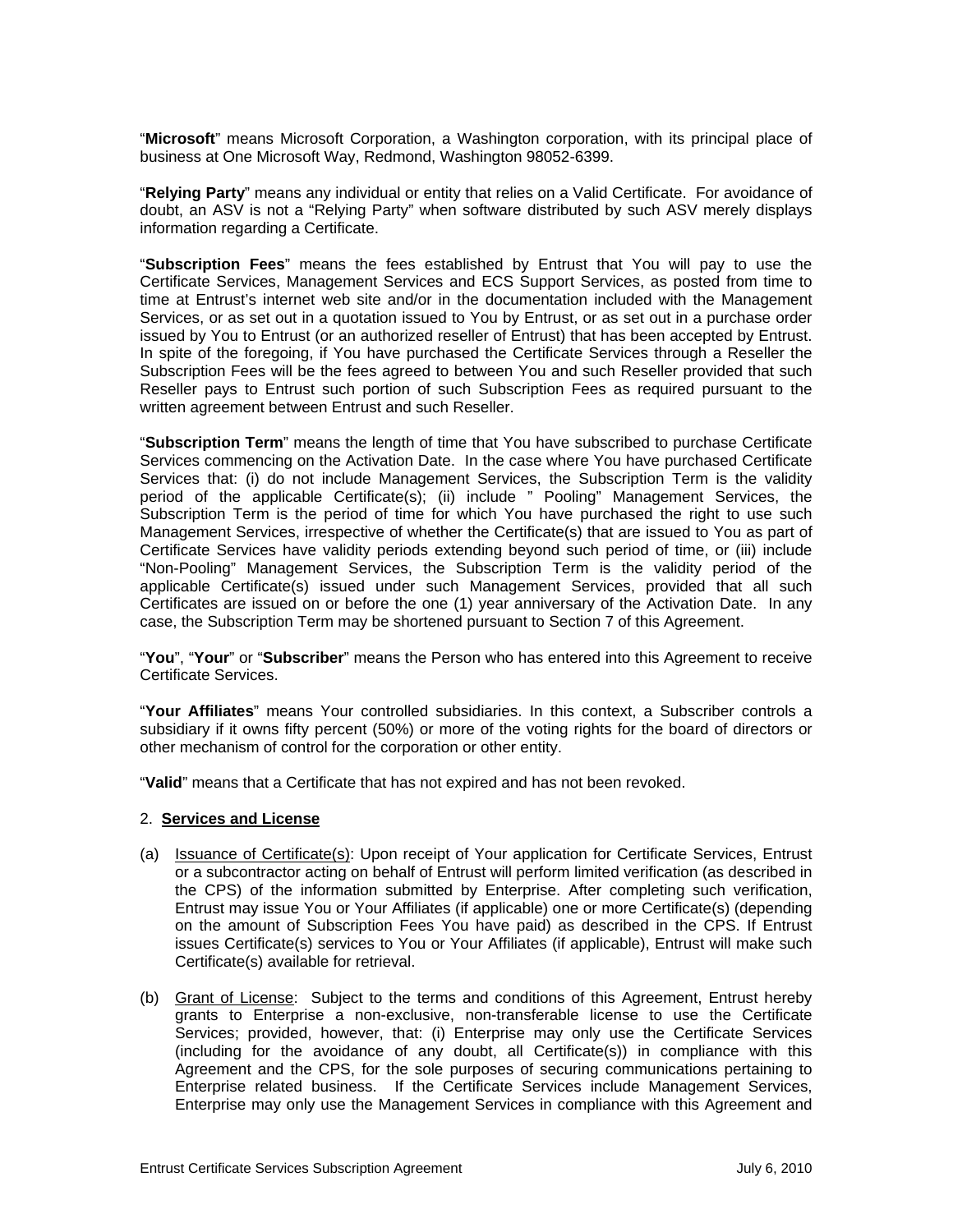the CPS for the purpose of managing Certificate(s) issued by Entrust to You or Your Affiliates. All use of the Management Services must be in accordance with the documentation supplied to You as part of the Management Services. If Entrust makes computer software available to Enterprise for download as part of the Certificate Services, such software will be licensed to Enterprise under the terms of the license agreement embedded in or associated with such software. Enterprise does not acquire any rights, express or implied, in the Certificate Services, other than those rights specified in this Agreement and the CPS. Enterprise will not host, time-share, rent, lease, sell, license, sublicense, assign, distribute or otherwise transfer any component of Certificate Services, except as provided in this Agreement and the CPS. If one or more enabling mechanisms ("**License String**") that provides Enterprise with access to the Certificate Services is supplied to Enterprise, Enterprise may only use such Licensing String for the purpose of using the Certificate Services and Enterprise may not copy or alter a Licensing String. Each permitted copy of all or part of any item of Certificate Services must include all copyright notices, restricted rights legends, proprietary markings and the like exactly as they appear on the copy delivered by Entrust to Enterprise. You may only deploy the number of Certificates that You have purchased from Entrust or its Reseller. The Certificate Services and all modifications, enhancements and derivative works thereof, including all right, title and interest (and all intellectual proprietary rights therein) remain the sole and exclusive property of Entrust and/or its third-party licensors. Enterprise will not copy, modify, adapt or merge copies of the Certificate Services except as provided in this Agreement and the CPS. Enterprise will not translate, reverse engineer, de-compile or disassemble the Certificate Services except to the extent that law explicitly prohibits this restriction notwithstanding a contractual restriction to the contrary. Enterprise will comply with all applicable laws including, without limitation, laws relating to import, export, licensing, and data protection, as they apply to the activities contemplated under this Agreement including without limitation Enterprise's right to export, import or use the Certificate Services. Enterprise will immediately cease to use the Certificate Services upon (a) expiration of the Subscription Term; (b) upon Enterprise's breach of this Agreement including the CPS.

- (c) Lifecycle Monitoring Service: Entrust will provide You with a lifecycle monitoring service ("**LMS**"). The LMS is designed to reduce the chance of disruption of Your service which may be caused by the expiration of the Your Certificate(s). Entrust will use commercially reasonable efforts to send an email to the technical contact listed in the information provided to Entrust with Your Certificate Services Application (such person referred to as "**Notice Recipient**"). Such email will inform the Notice Recipient that Your Certificate(s) is due to expire shortly. Usually, the email notification will be sent approximately thirty (30) and fifteen (15) days prior to the date on which Your Certificate(s) is due to expire. In the event that the Notice Recipient changes, You can still receive a LMS email notice if You provide Entrust with updated contact information for the Notice Recipient at least sixty (60) days prior to the date that Your Certificate(s) is due to expire. You will not be eligible for the LMS if Your Notice Recipient changes and Entrust is not informed of such change within the time period set forth above.
- (d) ECS Support Services: If You have purchased Management Services You are entitled to receive the ECS Support Services set below. "**ECS Support Services**" means the maintenance, support and verification services relating to the: (i) issuance and revocation of one or more Certificate(s) to You or Your Affiliates, (ii) Certificate Services, and (iii) Management Services, that are provided by Entrust according to the service plan selected and paid (if applicable) for by You. ECS Support Services are available in the following service plans: (i) the Silver Support Plan ("**Silver Support**"), and (ii) the Platinum Support Plan ("**Platinum Support**"). ECS Support Services are provided by Entrust for the duration of the Subscription Term pursuant to the terms and conditions of the ECS Support Services Agreement available on the Internet at www.entrust.net/cps. Entrust reserves the right to modify the ECS Support Services in its discretion during the Subscription Term.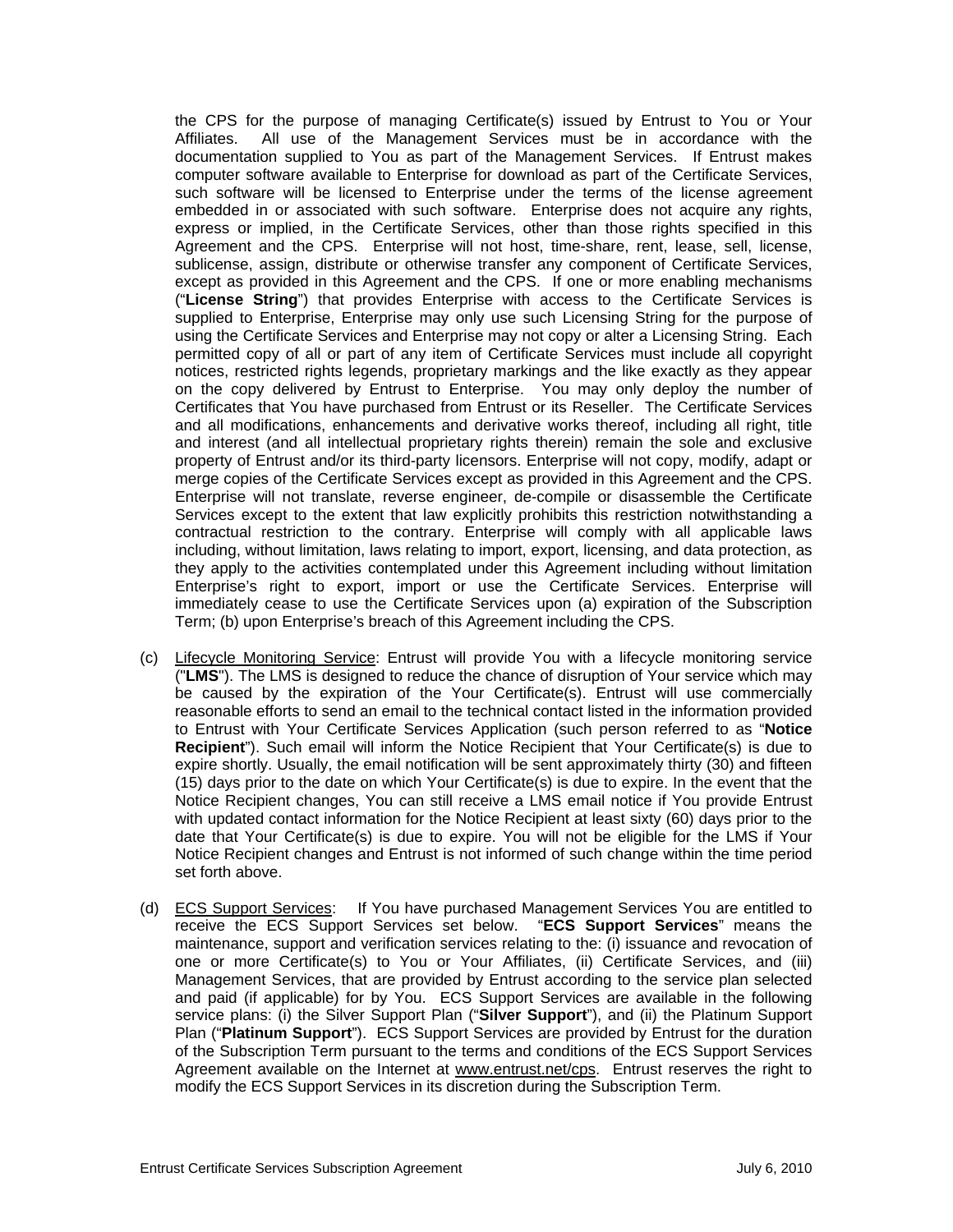If You have subscribed to Management Services, Silver Support services will be provided to You at no additional charge as part of the Management Services that You have subscribed to.

If You have subscribed to Management Services, You may elect to upgrade the ECS Support Services to the Platinum Support Plan, subject to Your payment of the applicable Subscription Fee. The Subscription Fee for the Platinum Support Plan must be paid for all Certificates in the Management Services account, or added thereafter during the Subscription Term.

# 3. **Fees**

You will pay all applicable Subscription Fees for any Certificate Services issued to You, plus any additional taxes. Such payment will be made within thirty (30) days of the receipt of an invoice from Entrust for any such Certificate Services; provided, however that if You have purchased the Certificate Services through a Reseller then the payment terms will be those terms established between You and such Reseller. In the event that You do not pay the applicable fees for any Certificate Services extended to You (or where You have purchased the Certificate Services through a Reseller and such Reseller does not pay Entrust the applicable fees for any Certificate Services in accordance with Entrust's agreement with such Reseller), Enterprise will not be entitled to use such Certificate Services (including for the avoidance of any doubt, any Certificate(s)) and Entrust may refused to process any subsequent applications submitted by You for additional Certificate Services and revoke all Certificate(s). All amounts due under this Agreement to Entrust must be paid to the invoicing member of the Entrust Group.

#### 4. **Representations, Warranties And Additional Obligations**

You represent and warrant to Entrust and all Certificate Beneficiaries that You have the authority to bind Your Affiliates to this Agreement and the CPS as a Subscriber (if Your Affiliates are issued any Certificate(s) or otherwise receive any Certificate Services in connection with the Management Services purchased hereunder, if applicable). You further represent and warrant to Entrust and all Certificate Beneficiaries that:

- (i) You will not use the Certificate to digitally sign hostile code, including spyware or other malicious software (malware) downloaded without user consent.
- (ii) All information provided, and all representations made, by Subscriber in relation to any Certificate Services are and will be complete and accurate (and Subscriber will promptly update such information and representations from time to time as necessary to maintain such completeness and accuracy) ;
- (iii) the Private Key corresponding to the Public Key submitted to Entrust in connection with Certificate Services Application was created using sound cryptographic techniques and all measures necessary have been taken to maintain sole control of, keep confidential, and properly protect the Private Key (and any associated access information or device – e.g., password or token) at all times;
- (iv) any information provided to Entrust or to any independent third-party Registration Authorities in connection with Certificate Services Application does not infringe, misappropriate, dilute, unfairly compete with, or otherwise violate the intellectual property, or other rights of any person, entity, or organization in any jurisdiction;
- (v) the Certificate(s) will not be installed or used until it has reviewed and verified the accuracy of the data in each Certificate(s);
- (vi) the Certificate(s) will be installed only on the server accessible at the domain name listed on the Certificate(s), and will only be used in compliance with all applicable laws, solely for authorized company business, and solely in accordance with the Agreement and the CPS;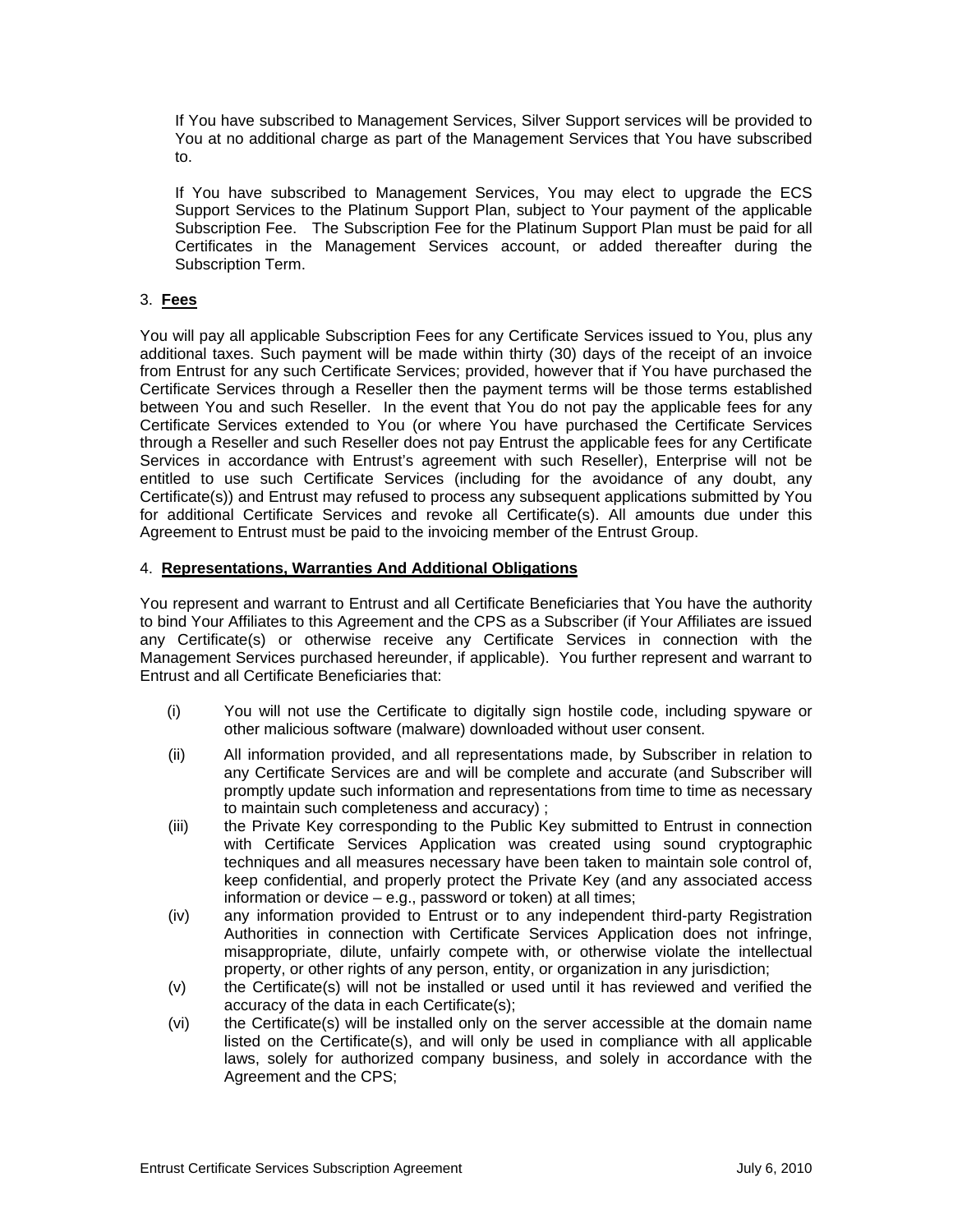- (vii) Entrust will be immediately notified if any information included in the Certificate Services Application changes or if any change in any circumstances would make the information in the Certificate Services Application misleading or inaccurate;
- (viii) all use of the Certificate Services and its associated private key will cease immediately, and the Subscriber will promptly notify Entrust and request the revocation of the Certificate Services, if (1) any information included in the Subscriber's Certificate Services changes, is or becomes incorrect or inaccurate, or if any change in any circumstances would make the information in the Certificate Services incorrect, misleading or inaccurate; or (2) there is any actual or suspected misuse or compromise of the Private Key associated with the Public Key in the Certificate Services;
- (ix) all use of the (1) Certificate Services and (2) Private Key associated with the Public Key in such Certificate Services will cease upon expiration or revocation of such Certificate Services, and such Certificate Services will be removed from the devices and/or software in which it has been installed;
- (x) the Certificate Services will not be used for any hazardous or unlawful (including tortious) activities;
- (xi) Your Agent's are duly authorized and qualified to perform this Agreement on Your Behalf, and such Agents will meet the requirements of this Agreement, the applicable CPS and, in the case of EV SSL Certificate(s), the Guidelines;
- (xii) the subject named in the Certificate(s) corresponds to You, and that You legally exist as a valid entity in the jurisdiction of incorporation specified in the Certificate(s); and
- (xiii) You have the exclusive right to use the domain name listed in Certificate.

You expressly agree that You will:

- a) cause Your Affiliates who receive any Certificate Services hereunder, and Your Agents, to comply with the requirements of this Agreement, the applicable CPS and, in the case of EV SSL Certificate(s), the Guidelines;
- b) understand and, if necessary, receive proper education in the use of Public-Key cryptography and Certificate(s) including Certificate Services;
- c) provide, in any communications with Entrust or an independent third-party Registration Authority, correct information with no errors, misrepresentations, or omissions;
- d) generate a new, secure, and cryptographically sound Key Pair to be used in association with the Certificate Services or Subscriber's Certificate Services Application;
- e) read and agree to all terms and conditions of the CPS;
- f) refrain from modifying the contents of Certificate Services;
- g) use Certificate Services exclusively for legal and authorized purposes in accordance with the terms and conditions of the CPS and applicable laws;
- h) only use Certificate Services on behalf of the organization listed as the Subject in such Certificate Services;
- i) keep confidential and properly protect the Private Keys;
- j) notify Entrust as soon as reasonably practicable of any change to any information included in the Subscriber's Certificate Services Application or any change in any circumstances that would make the information in the Subscriber's Certificate Services Application misleading or inaccurate;
- k) notify Entrust as soon as reasonably practicable of any change to any information included in the Certificate Services or any change in any circumstances that would make the information in the Certificate Services misleading or inaccurate;
- l) immediately cease to use Certificate Services if any information included in the Certificate Services or if any change in any circumstances would make the information in the Certificate Services misleading or inaccurate;
- m) notify Entrust immediately of any suspected or actual Compromise of the Private Keys and request the revocation of such Certificate Services;
- n) immediately cease to use the Certificate Services upon (a) expiration or revocation of such Certificate Services, or (b) any suspected or actual Compromise of the Private Key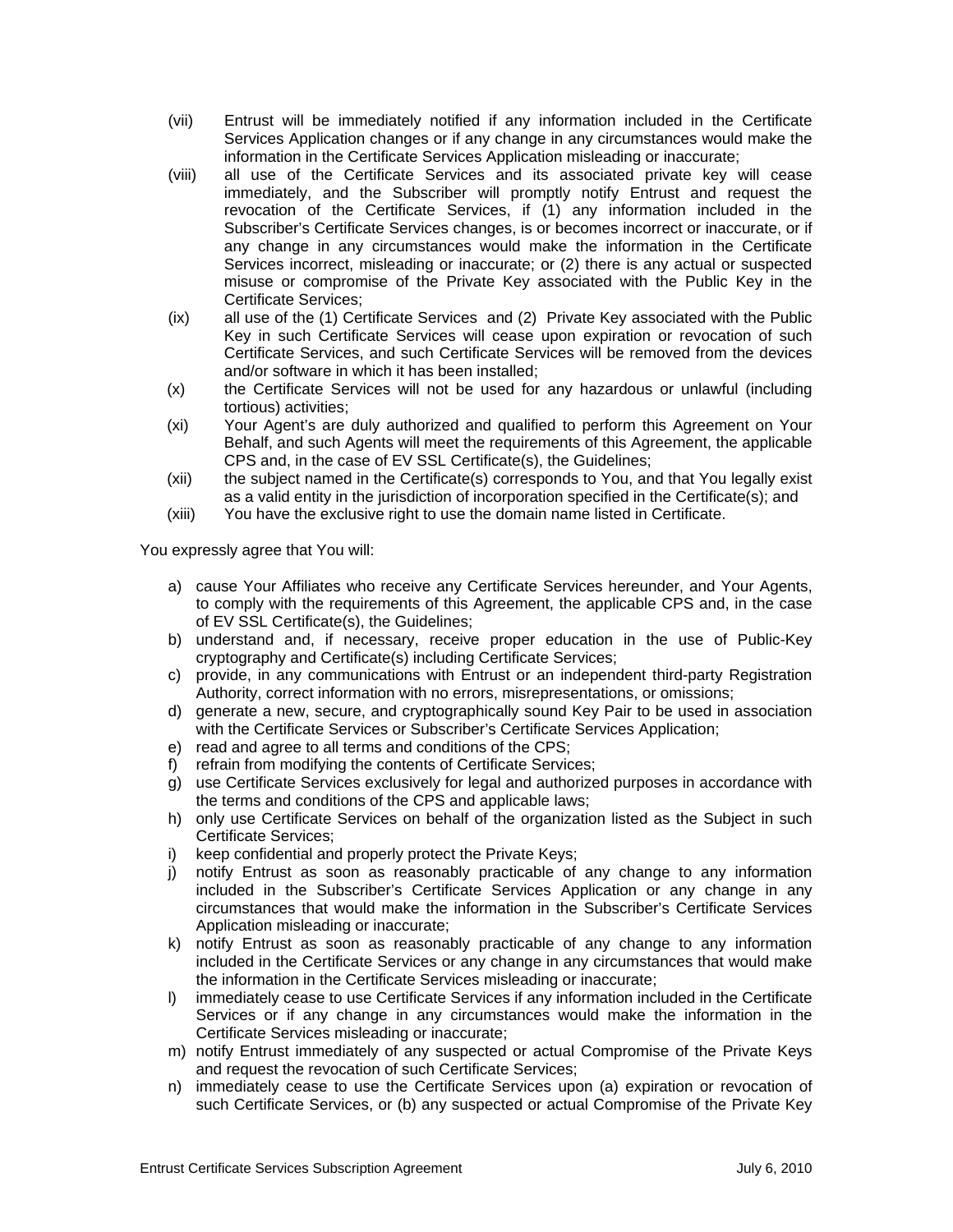corresponding to the Public Key in such Certificate Services, and remove such Certificate Services from the devices and/or software in which it has been installed;

- o) only install the Certificate Services on one (1) World Wide Web server and only use such Certificate Services in connection with such server unless, otherwise expressly permitted by Entrust in writing;
- p) refrain from using the Private Key corresponding to the Public Key in the Certificate Services to sign other Certificate(s); and
- q) use appropriate judgment about whether it is appropriate, given the level of security and trust provided by Certificate Services, to use Certificate Services in any given circumstance.

Certificate Services and related information may be subject to export, import, and/or use restrictions. You will comply with all laws and regulations applicable to Your right to export, import, and/or use Certificate Services or related information, including, without limitation, all laws and regulations in respect to nuclear, chemical or biological weapons proliferation. You will be responsible for procuring all required licenses and permissions for any export, import, and/or use of Certificate Services or related information. Certain cryptographic techniques, software, hardware, and firmware ("Technology") that may be used in processing or in conjunction with Certificate Services may be subject to export, import, and/or use restrictions. You will comply with all laws and regulations applicable to a Subscriber's right to export, import, and/or use such Technology or related information. Subscribers will be responsible for procuring all required licenses and permissions for any export, import, and/or use of such Technology or related information. For the avoidance of any doubt, (1) Entrust will not be under any obligation to issue any Certificate containing pre-qualified information if such pre-qualified information is subsequently found to have changed or to be in any way inaccurate, incorrect, or misleading; (2) by submitting a request for Certificate, You are representing and warranting that the pre-qualified information has not changed and is in no way inaccurate, incorrect, or misleading; (3) Entrust shall be entitled to revoke an Certificate issued to You if (i) the pre-qualified information submitted by You is subsequently found to have changed or to be inaccurate, incorrect, or misleading, (ii) if revocation is requested by You, (iii) upon expiry or termination of this Agreement, or (iv) for any other reason identified for revocation in the CPS; (5) You must notify Entrust immediately of any change to any information included in any Certificate issued to You or any Certificate management service application submitted by You or any change circumstances that would make the information in any such Certificate or Certificate Management Service application inaccurate, incorrect, or misleading, and (6) You must notify Entrust immediately of any changes to prequalified information, or any changes in any circumstances that would make any pre-qualified information inaccurate, incorrect, or misleading.

You acknowledge that the Certificate Services (and any information incorporated therein or provided thereto) contain the confidential information of Entrust. You will not translate, reverse engineer, de-compile, disassemble, or develop competitive Certificate Services using any such information derived from Entrust's confidential information. You will retain Entrust's confidential information in confidence and will use, disclose, and copy it solely for the purpose of, and in accordance with the Agreement. You will only disclose Entrust's confidential information to Your employees and Enterprise employees with a need to know. You will use the same degree of care as You use to protect Your own confidential information of a similar nature, but no less than reasonable care, to prevent the unauthorized use or disclosure of Entrust's confidential information.

You will not be bound by any obligations restricting disclosure and use set forth in this Agreement with respect to Entrust's confidential information, or any part thereof, which: (i) was known to You prior to disclosure, without any obligation of confidentiality; (ii) was lawfully in the public domain prior to its disclosure, or becomes publicly available other than through a breach of this Agreement; (iii) was disclosed to You by a third party, provided that such third party is not in breach of any confidentiality obligation in respect of such information; or (iv) is independently developed by You.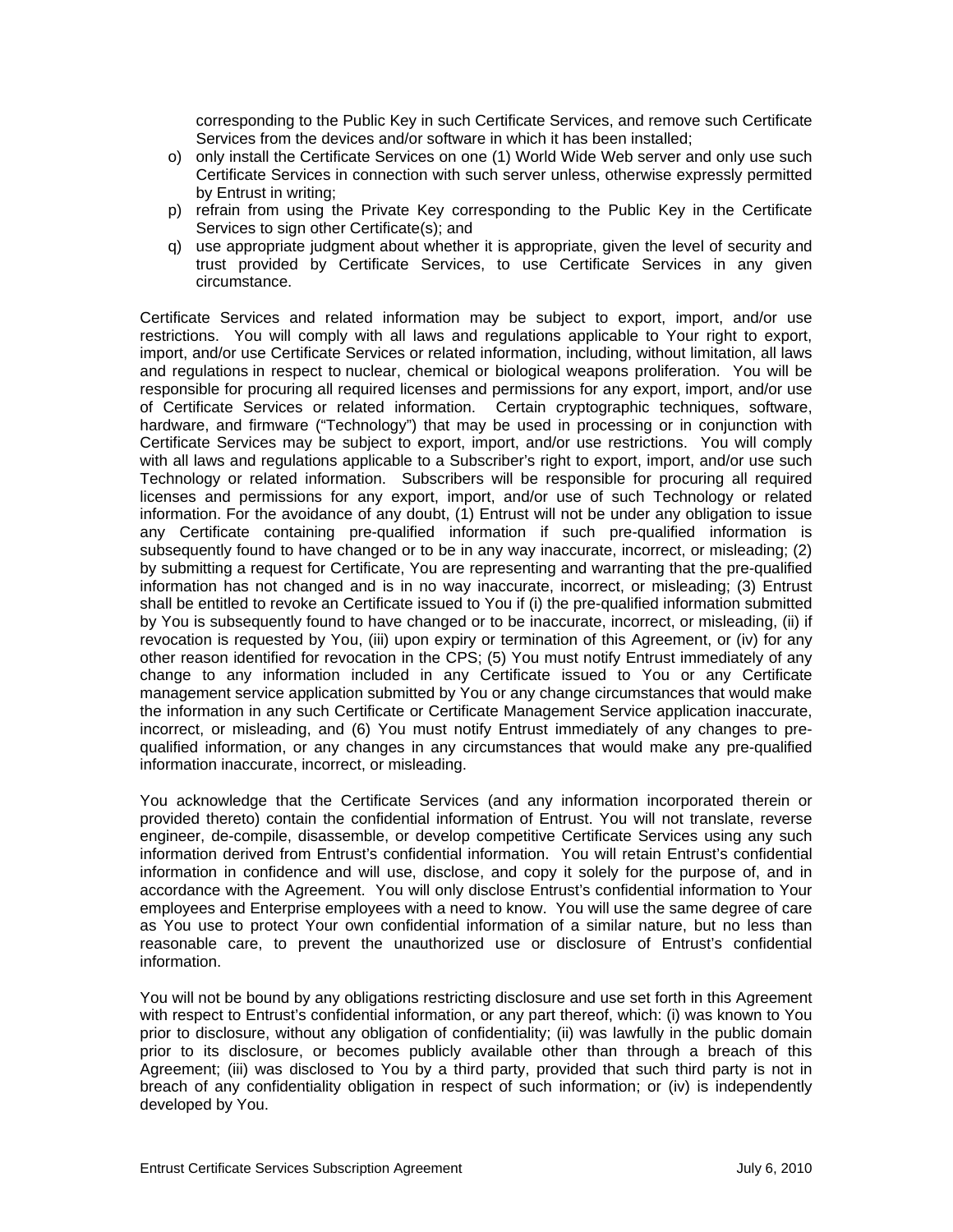If You are compelled pursuant to legal, judicial, or administrative proceedings, or otherwise required by law, to disclose the confidential information of Entrust, You will use reasonable efforts to seek confidential treatment for such confidential information, and provide prior notice to Entrust to allow Entrust to seek protective or other court orders.

#### 5. **DISCLAIMER OF WARRANTY**

**EXCEPT FOR THE EXPLICIT REPRESENTATIONS, WARRANTIES, AND CONDITIONS PROVIDED IN THIS AGREEMENT AND THE CPS, CERTIFICATE SERVICES AND ANY SERVICES PROVIDED IN RESPECT TO CERTIFICATE(s) ARE PROVIDED "AS IS", AND NEITHER ENTRUST GROUP NOR ANY INDEPENDENT THIRD-PARTY REGISTRATION AUTHORITIES OPERATING UNDER THE ENTRUST CERTIFICATION AUTHORITIES, NOR ANY RESELLERS, CO-MARKETERS, OR ANY SUBCONTRACTORS, DISTRIBUTORS, AGENTS, SUPPLIERS, EMPLOYEES, OR DIRECTORS OF ANY OF THE FOREGOING MAKE ANY REPRESENTATIONS OR GIVE ANY WARRANTIES, OR CONDITIONS, WHETHER EXPRESS, IMPLIED, STATUTORY, BY USAGE OF TRADE, OR OTHERWISE, AND ENTRUST GROUP, ALL INDEPENDENT THIRD-PARTY REGISTRATION AUTHORITIES OPERATING UNDER THE ENTRUST CERTIFICATION AUTHORITIES, ALL RESELLERS OR CO-MARKETERS, AND ANY SUBCONTRACTORS, DISTRIBUTORS, AGENTS, SUPPLIERS, EMPLOYEES, OR DIRECTORS OF ANY OF THE FOREGOING SPECIFICALLY DISCLAIM ANY AND ALL REPRESENTATIONS, WARRANTIES, AND CONDITIONS OF MERCHANTABILITY, NON-INFRINGEMENT, TITLE, SATISFACTORY QUALITY, OR FITNESS FOR A PARTICULAR PURPOSE. EXCEPT FOR THE EXPLICIT REPRESENTATIONS, WARRANTIES AND CONDITIONS CONTAINED IN THIS AGREEMENT AND IN THE CPS, THE ENTIRE RISK OF THE USE OF ANY CERTIFICATE SERVICES OR ANY SERVICES PROVIDED IN RESPECT CERTIFICATE SERVICES OR THE VALIDATION OF DIGITAL SIGNATURES WILL BE BORNE SOLELY BY YOU.**

#### 6. **LIMITATION OF LIABILITY**

**IN NO EVENT WILL THE TOTAL CUMULATIVE LIABILITY OF ENTRUST GROUP, ANY INDEPENDENT THIRD-PARTY REGISTRATION AUTHORITY OPERATING UNDER AN ENTRUST CERTIFICATION AUTHORITY, ANY RESELLERS, OR CO-MARKETERS, OR ANY SUBCONTRACTORS, DISTRIBUTORS, AGENTS, SUPPLIERS, EMPLOYEES, OR DIRECTORS OF ANY OF THE FOREGOING TO ANY SUBSCRIBER, RELYING PARTY OR ANY OTHER PERSON, ENTITY, OR ORGANIZATION ARISING OUT OF OR RELATING TO ANY CERTIFICATES, CERTIFICATE SERVICES OR ANY SERVICES OR SOFTWARE PROVIDED IN RESPECT TO CERTIFICATE SERVICES, INCLUDING ANY USE OR RELIANCE ON ANY CERTIFICATE SERVICES, EXCEED THE GREATER OF (1) TEN THOUSAND UNITED STATES DOLLARS (\$10,000.00 U.S.); AND (2) TEN TIMES THE FEES PAID BY YOU TO ENTRUST UNDER THIS AGREEMENT DURING THE TWELVE MONTHS PRIOR TO THE INITIATION OF THE CLAIM TO A MAXIMUM OF ONE MILLION DOLLARS (\$1,000,000) (SUCH GREATER NUMBER REFERRED TO AS THE "CUMULATIVE DAMAGE CAP"). THE FOREGOING LIMITATIONS WILL APPLY TO ANY LIABILITY WHETHER BASED IN CONTRACT (INCLUDING FUNDAMENTAL BREACH), TORT (INCLUDING NEGLIGENCE), LEGISLATION OR ANY OTHER THEORY OF LIABILITY, INCLUDING ANY DIRECT, INDIRECT, SPECIAL, STATUTORY, PUNITIVE, EXEMPLARY, CONSEQUENTIAL, RELIANCE, OR INCIDENTAL DAMAGES.** 

**IN NO EVENT WILL ENTRUST GROUP OR ANY INDEPENDENT THIRD-PARTY REGISTRATION AUTHORITY OPERATING UNDER AN ENTRUST CERTIFICATION AUTHORITY, OR ANY RESELLERS, CO-MARKETERS, OR ANY SUBCONTRACTORS, DISTRIBUTORS, AGENTS, SUPPLIERS, EMPLOYEES, OR DIRECTORS OF ANY OF THE FOREGOING BE LIABLE FOR ANY INCIDENTAL, SPECIAL, STATUTORY, PUNITIVE, EXEMPLARY, INDIRECT, RELIANCE, OR CONSEQUENTIAL DAMAGES (INCLUDING,**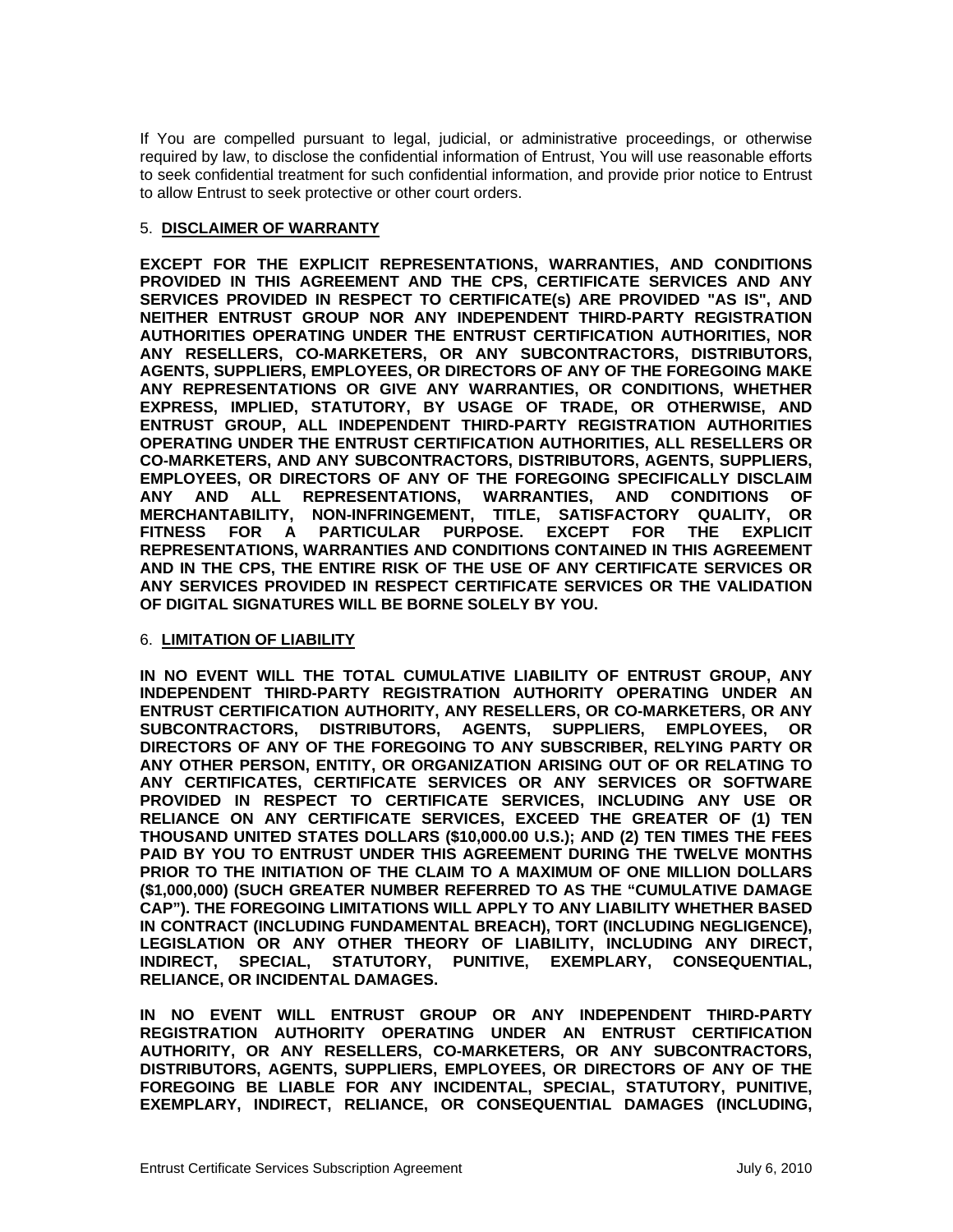**WITHOUT LIMITATION, DAMAGES FOR LOSS OF BUSINESS, LOSS OF BUSINESS OPPORTUNITIES, LOSS OF GOODWILL, LOSS OF PROFITS, BUSINESS INTERRUPTION, LOSS OF DATA, LOST SAVINGS OR OTHER SIMILAR PECUNIARY LOSS) WHETHER ARISING FROM CONTRACT (INCLUDING FUNDAMENTAL BREACH), TORT (INCLUDING NEGLIGENCE), LEGISLATION OR ANY OTHER THEORY OF LIABILITY.** 

**THE FOREGOING LIMITATIONS WILL APPLY NOTWITHSTANDING THE FAILURE OF ESSENTIAL PURPOSE OF ANY LIMITED REMEDY STATED HEREIN AND EVEN IF ENTRUST GROUP OR ANY INDEPENDENT THIRD-PARTY REGISTRATION AUTHORITY OPERATING UNDER AN ENTRUST CERTIFICATION AUTHORITY, OR ANY RESELLERS, CO-MARKETERS, OR ANY SUBCONTRACTORS, DISTRIBUTORS, AGENTS, SUPPLIERS, EMPLOYEES, OR DIRECTORS OF ANY OF THE FOREGOING HAVE BEEN ADVISED OF THE POSSIBILITY OF THOSE DAMAGES.** 

**SOME JURISDICTIONS DO NOT ALLOW THE EXCLUSION OR LIMITATION OF LIABILITY FOR CONSEQUENTIAL OR INCIDENTAL DAMAGES, SO THESE LIMITATIONS SET FORTH ABOVE MAY NOT APPLY TO CERTAIN SUBSCRIBERS, RELYING PARTIES, OR OTHER PERSONS, ENTITIES, OR ORGANIZATIONS. THE DISCLAIMERS OF REPRESENTATIONS, WARRANTIES, AND CONDITIONS AND THE LIMITATIONS OF LIABILITY IN THIS AGREEMEMT CONSTITUTE AN ESSENTIAL PART OF THIS AGREEMENT. ALL SUBSCRIBERS, RELYING PARTIES, AND OTHER PERSONS, ENTITIES, AND ORGANIZATIONS ACKNOWLEDGE THAT BUT FOR THESE DISCLAIMERS OF REPRESENTATIONS, WARRANTIES, AND CONDITIONS AND LIMITATIONS OF LIABILITY, ENTRUST WOULD NOT ISSUE CERTIFICATE(S) TO SUBSCRIBERS AND NEITHER ENTRUST NOR ANY ANY INDEPENDENT THIRD-PARTY REGISTRATION AUTHORITIES OPERATING UNDER AN ENTRUST CERTIFICATION AUTHORITY, NOR ANY RESELLERS, CO-MARKETERS, OR ANY SUBCONTRACTORS, DISTRIBUTORS, AGENTS, SUPPLIERS, EMPLOYEES, OR DIRECTORS OF ANY OF THE FOREGOING WOULD PROVIDE SERVICES IN RESPECT TO CERTIFICATE SERVICES AND THAT THESE PROVISIONS PROVIDE FOR A REASONABLE ALLOCATION OF RISK.** 

## 7. **Term**

This Agreement will continue for the Subscription Term, however, it will terminate if You, Your Affiliates, or Your Agents fail to comply with any of the material terms or conditions of this Agreement (including for the avoidance of any doubt, the CPS and in the case of EV SSL Certificates, the Guidelines). Entrust may also terminate this Agreement in its discretion with notice to You in order to comply with any third party licensing or other contractual or legal obligation to which Entrust is subject. This Agreement will terminate upon expiration of the Subscription Term or revocation by Entrust of all Certificates issued hereunder if such revocation occurs prior to the end of the Subscription Term. You must, upon such expiration cease all use of Your Certificate Services and remove any Certificates issued under this Agreement it from the devices and/or software in which it has been installed. The provisions entitled Representations, Warranties And Additional Obligations, Disclaimer of Warranties, Limitation of Liability, Term, Severability, Audit Right, Third Party Beneficiaries, Entire Agreement, and those provisions of the CPS that are designated as surviving termination will continue in force even after any termination or expiration of this Agreement. All payment obligations will survive termination.

## 8. **Severability**

Whenever possible, each provision of this Agreement, the CPS, any other agreements will be interpreted in such manner as to be effective and valid under applicable law. If the application of any provision of this Agreement, the CPS, any other agreements or any portion thereof to any particular facts or circumstances will be held to be invalid or unenforceable by an arbitrator or court of competent jurisdiction, then (i) the validity and enforceability of such provision as applied to any other particular facts or circumstances and the validity of other provisions of this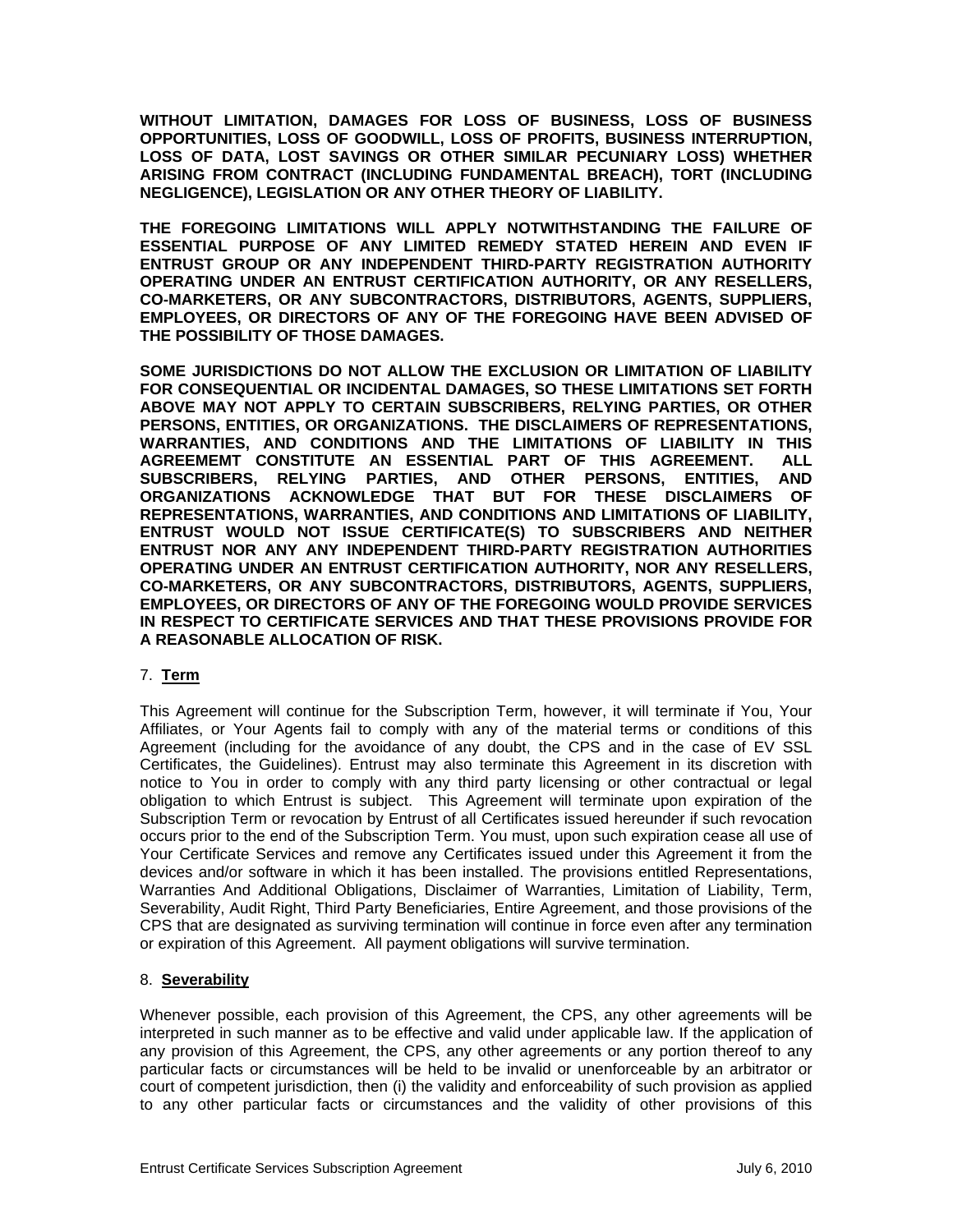Agreement, the CPS, or any other agreements will not in any way be affected or impaired thereby, and (ii) such provision will be enforced to the maximum extent possible so as to effect its intent and it will be reformed without further action to the extent necessary to make such provision valid and enforceable.

**FOR GREATER CERTAINTY, IT IS EXPRESSLY UNDERSTOOD AND AGREED THAT EVERY PROVISION OF THIS AGREEMENT, THE CPS, AND ANY OTHER AGREEMENTS THAT DEALS WITH (I) LIMITATION OF LIABILITY OR DAMAGES, (II) DISCLAIMERS OF REPRESENTATIONS, WARRANTIES, CONDITIONS, OR LIABILITIES, OR (III) INDEMNIFICATION, IS EXPRESSLY INTENDED TO BE SEVERABLE FROM ANY OTHER PROVISIONS OF THIS AGREEMENT, THE CPS, AND ANY OTHER AGREEMENTS AND WILL BE SO INTERPRETED AND ENFORCED.** 

#### 9. **Third Party Databases and D-U-N-S® Number**

In performing limited verification Entrust (or a subcontractor acting on behalf of Entrust (a "Subcontractor")) may determine whether the organizational identity, address, and domain name provided with Your Certificate Services Application are consistent with information contained in third-party databases (the "Databases"), which may include the Dun & Bradstreet Inc. ("D&B") database. Entrust or a Subcontractor may perform an investigation which may attempt to confirm Your business name, street address, mailing address, telephone number, line of business, year started, number of employees, CEO, telephone number and Your business existence. You may be assigned a D-U-N-S® Number if Entrust or its Subcontractor is able to procure independent confirmation that Your business exists at the address included in Your Certificate Services Application. You acknowledge that some of the information submitted to obtain Certificate Services and/or a D-U-N-S® Number may become included in the Databases. This information will only include: business name, street address, mailing address, telephone number (outside source), line of business, year started, number of employees, CEO, telephone number and Your business existence. You acknowledge that the foregoing information as contained in the Databases may be licensed by Entrust or its Subcontractor to third parties who may offer You business products and services.

## 10. **Use of the Entrust Secured Site-Sea**l

Subject to the terms and conditions of this Agreement, You may use Your Certificate Services with the Entrust Secured Site-Seal; provided, however that (i) Entrust delivers to You the Entrust Secured Site-Seal together with, or in conjunction with, Your Certificate Services; and (ii) **BY CLICKING THE "ACCEPT" ICON BELOW AND BY USING THE ENTRUST SECURED SITE-SEAL, YOU AGREE TO BE BOUND BY THE TERMS AND CONDITIONS OF THE ENTRUST SECURED SITE-SEAL LICENSE AGREEMENT SET FORTH AT** http://www.entrust.net/cps**.**

#### 11. **Third Party Beneficiaries**

You expressly acknowledge that each Application Software Vendor and each member of the Entrust Group are express third party beneficiaries, and may enforce this Agreement and the CPS against Enterprise and rely on all terms of this Agreement and the CPS.

## 12. **Audit Right**

You shall keep reasonable records relating to (i) the number of copies of Certificates deployed by Enterprise; and (ii) the number of servers which make use of such Certificates. A chartered or certified public accountant selected by Entrust may, upon reasonable notice and during normal business hours, but no more often than once a year, inspect Your records to ensure that You are complying with Your obligations hereunder.

## 13. **Entire Agreement**